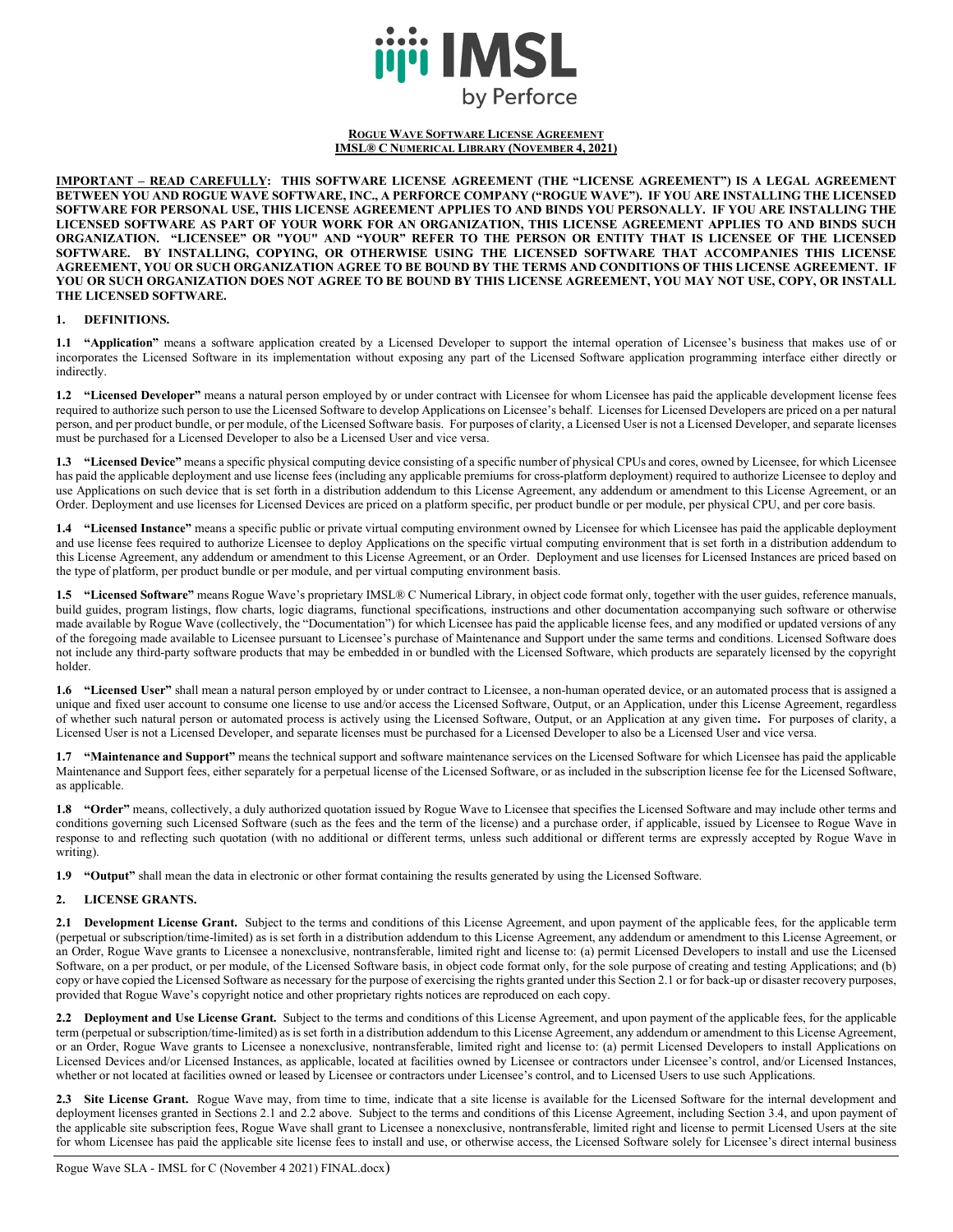purposes. For purposes of determining the applicable site license fee, a non-human operated device will be counted as a Licensed User at a site if such device could access such Licensed Software, Output, or an Application.

2.4 Per Seat License Grant. Rogue Wave may, from time to time, indicate that a per seat license is available for Licensed Users for the internal development and use of the Licensed Software**.** Subject to the terms and conditions of this License Agreement, including Section 3.4, and upon payment of the applicable per seat subscription fees, Rogue Wave shall grant to Licensee a nonexclusive, nontransferable, limited right and license to permit Licensed Users for which Licensee has paid the applicable per seat subscription license fees, to install, develop, and use the Licensed Software, in object code format, solely for Licensee's direct internal business purposes.

## **3. LICENSE RESTRICTIONS AND LICENSEE RESPONSIBILITIES.**

**3.1 Development Restrictions.** The development rights granted to Licensee in Section 2.1 may only be exercised by individual persons employed by or under contract to Licensee that Licensee has designated as "Licensed Developers" and for whom Licensee has paid the applicable development license fees. If one supported Licensed Developer ceases to be employed by or under contract to Licensee or permanently ceases work on projects involving the Licensed Software, then Licensee may designate an alternate person to replace such Licensed Developer at no additional cost. However, individual development licenses may not be used by different individuals in shifts. Licensee may not create a programmatic interface that makes use of the Licensed Software application programming interfaces for use by any party other than Licensed Developers and must ensure that persons other than Licensed Developers do not have programmatic access to the Licensed Software either directly or indirectly. Licensee may not allow anyone other than a Licensed Developer, including Licensed Users who are not Licensed Developers, to use the Licensed Software or Documentation for the development of Applications or allow Licensed Developers to use the Licensed Software or Documentation for any purpose except for the development of Applications.

**3.2 Deployment and Use Restrictions.** The deployment and use rights granted to Licensee in Section 2.2 may only be exercised on Licensed Devices and Licensed Instances owned or leased by Licensee, or provided to contractors under Licensee's control, located at facilities owned or leased by Licensee that Licensee has designated as a Licensed Device or Licensed Instance, as applicable, in a distribution addendum to this License Agreement, any addendum or amendment to this License Agreement, or in an Order, and for which Licensee has paid the applicable deployment and use license fees for such specified Application. The deployment and use license for a Licensed Device is a one-time use license for a specific physical computing device. It is not a concurrent license that may be used on numerous physical computing devices in shifts. The deployment and use license for a Licensed Instance is for a specific virtual computing environment for which the deployment mechanism has been identified in the addendum or amendment to this License Agreement, or in an Order. Licensee may use Applications deployed on a Licensed Instance on any of the virtual CPU cores contained within the Licensed Instance provided that its use at any one time does not exceed the total number of virtual CPU cores licensed for the Licensed Instance that has been specified in an addendum or amendment to this License Agreement, or in an Order. Licensee may not install Applications on additional or alternate physical computing devices or virtual computing environments or on back-up or fail-over physical computing devices or virtual computing environments without paying the applicable fees for such physical computing devices or virtual computing environments. While deployment and use license fees do not apply to those physical computing devices and virtual computing environments that merely access Applications that are deployed and run on Licensed Devices and Licensed Instances, Licensee may not install or run Applications on any other physical computing devices and virtual computing environments without paying the applicable deployment and use license fees for such physical computing devices and virtual computing environments. Notwithstanding any license management mechanisms used by the Licensed Software, Licensee is responsible for ensuring that the Licensed Software is not used in excess of those licenses for which Licensee has paid the applicable fees.

**3.3 Distribution Restrictions**. Except as may be otherwise specified in a written addendum to this License Agreement executed by Rogue Wave, Licensee has no right to copy for distribution, distribute or permit deployment, access, or use of the Licensed Software or Applications on computers or at facilities not owned or leased by Licensee or contractors under Licensee's control.

**3.4 Restrictions on use of the Output and Applications**. In addition to the restrictions contained in this Section 3, the Licensee shall not provide the Output or Applications to parties who are not Licensed Users. Only Licensed Users for whom Licensee has paid the applicable license fees may make use of the Licensed Software, Output or Applications. Licensee shall not commercialize in any way the Output or Application including, without limitation, by licensing, sub-licensing, assigning, or sub-contracting the use of the Output or Application.

**3.5 General Use Limitations**. All rights not specifically granted herein are retained by Rogue Wave. Licensee may not, nor may Licensee permit any other person or entity to use, copy, modify, or distribute the Licensed Software (electronically or otherwise), or any copy, adaptation, transcription, or merged portion thereof, or the Documentation except as expressly authorized by Rogue Wave. In connection with this license for the Licensed Software, Licensee may make or have made one copy of the Licensed Software for back-up or disaster recovery purposes, provided that Rogue Wave's copyright notice and other proprietary rights notices are reproduced on the copy. Licensee may not modify or port the Licensed Software to operate on or deploy the Licensed Software or Applications on platforms, or otherwise use the Licensed Software, other than those for which it has paid the appropriate fees. Licensee may not, nor may Licensee permit any other person or entity to, reverse assemble, reverse compile, or otherwise translate any binary forms of the Licensed Software, except to the extent applicable laws specifically prohibit such restriction. No service bureau work, multiple-user license, or time-sharing arrangement is permitted, except as expressly authorized in writing by Rogue Wave. Licensee may not charge for the use of Applications on a SaaS basis. If Licensee uses, copies, or modifies the Licensed Software or transfers possession of any copy, adaptation, transcription, or merged portion thereof to any other party in any way not expressly authorized in writing by Rogue Wave, all licenses under this License Agreement are automatically terminated. Academic license rights may only be exercised by a teacher or student at an accredited institution that is organized and operated exclusively for the purpose of teaching its enrolled students (*e.g*., a university, college or high school), and for which such institution has been granted a discount to authorize such teacher or student to use the Licensed Software solely for student instruction and learning. Academic license rights may not be used for commercial purposes, including, without limitation, for publication of research findings, to comply with requirements of outside funding, or as a means to advertise the educational institution. Academic discounts are not available for satellite organizations such as research laboratories and hospitals.

**3.6 Proprietary Protection.** Rogue Wave shall have sole and exclusive ownership of all right, title, and interest in and to the Licensed Software and all modifications and enhancements thereof (including ownership of all trade secrets and copyrights pertaining thereto), subject only to the rights and privileges expressly granted to Licensee herein by Rogue Wave. This License Agreement does not provide Licensee with title or ownership of the Licensed Software, but only a right of limited use. Licensee must keep the Licensed Software free and clear of all claims, liens, and encumbrances.

**3.7 Compliance Verification.** Licensee must have a commercially-reasonable process in place to track (i) the number of Licensed Developers using the Licensed Software, (ii) with regard to the licensing of Licensed Devices, the number of physical computing devices on which the Applications are deployed, as well as the platforms used by and the number of CPUs and cores contained on such physical computing devices, (iii) with regard to licensing of Licensed Users, the number of Licensed Users in order to ensure that the appropriate license fees have been paid, and, (iv) with regard to the licensing of Licensed Instances, the scope of usage of Applications on such virtual computing instances in order to ensure that the appropriate license fees have been paid. Licensee will, upon Rogue Wave's request, certify in writing the number of Licensed Developers and Licensed Users using the Licensed Software and/or the number and deployment details of physical computing devices and/or virtual computing instances on which the Licensed Software is deployed, on a per product bundle, or per project, of the Licensed Software basis. In the event Licensee fails to provide such certification within thirty (30) days of Rogue Wave's written request, or, if Rogue Wave reasonably believes that a certification provided by Licensee is inaccurate, then upon providing Licensee with advance written notice, Rogue Wave, or a mutually approved independent representative, will be permitted to verify Licensee's compliance with the terms of this License Agreement. Any such verification process will be: (a) restricted in scope, documentation, manner, and duration to that which is reasonably necessary to achieve its purpose; and (b) conducted during regular business hours at Licensee's facilities if a remote verification process is not possible. Rogue Wave will not unreasonably interfere with Licensee's business activities during such verification process. Licensee will be liable for promptly remedying any underpayments revealed during the verification process at the then-current list price.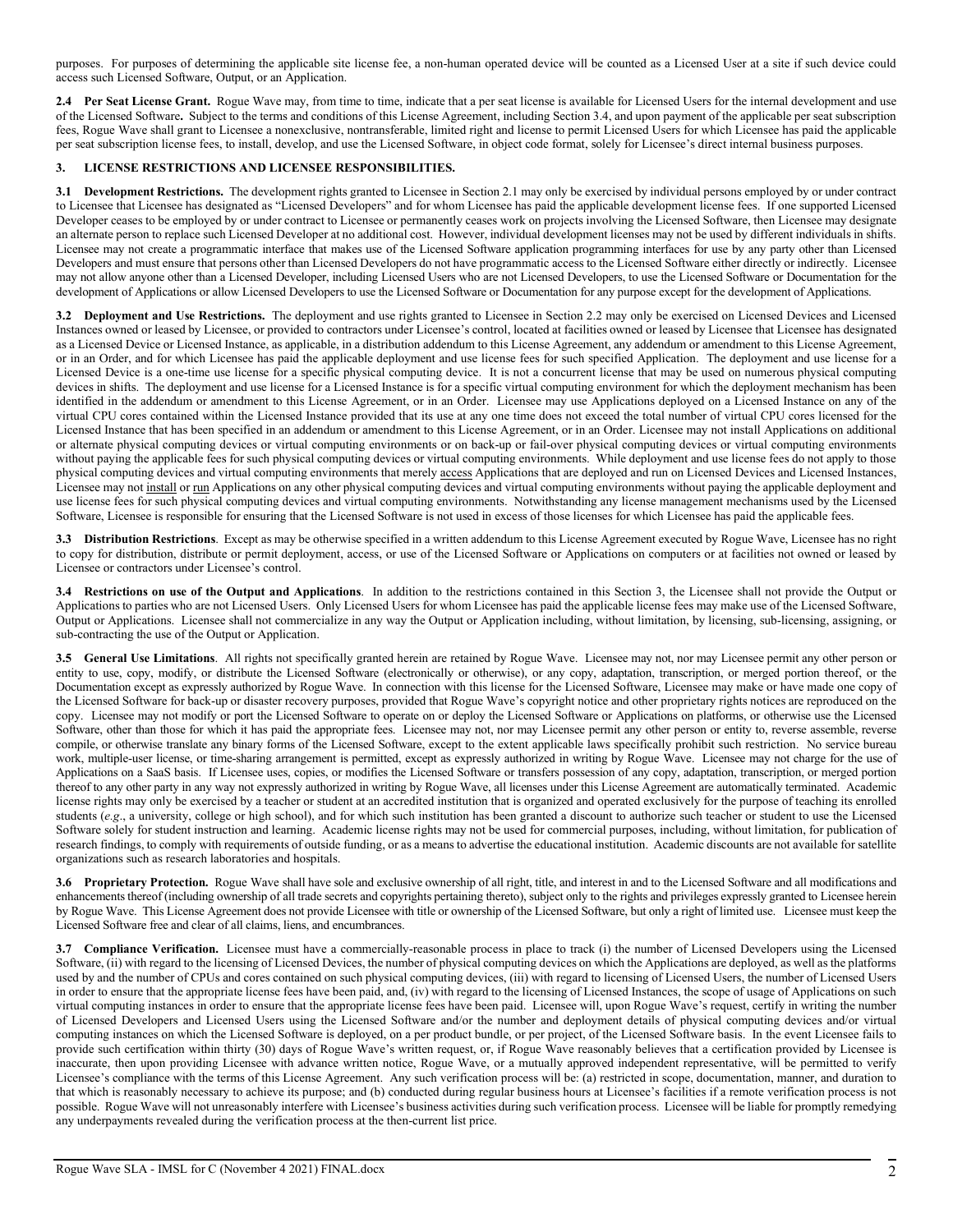**3.8 Confidentiality.** Licensee agrees to maintain in confidence the source code version of the Licensed Software by using at least the same physical and other security measures as Licensee uses for its own confidential technical information and documentation, but in no case less than reasonable measures. Licensee further agrees not to disclose the source code version of the Licensed Software, or any aspect thereof (including, without limitation, header files), to anyone other than employees or contractors who have a need to know or obtain access to such information in order to support Licensee's authorized use of the Licensed Software and are bound to protect such information against any other use or disclosure. Licensee agrees that all material and information relating to the Licensed Software is made available for use solely under and in accordance with the terms and conditions of this License Agreement. Licensee has no right at any time during or after cancellation or termination of this License Agreement to disclose such material and/or information relating to the Licensed Software, whether directly or indirectly, to any third party without Rogue Wave's prior written approval. Licensee shall hold harmless, defend, and indemnify Rogue Wave from and against any and all losses, costs, damages and expenses arising out of or in connection with Licensee's failure to comply with requirements of this Section 3.8.

**3.9 Relationship with End Users.** There are no third-party beneficiaries to this License Agreement. Consequently, Rogue Wave provides no warranty at all to any person, other than the limited warranty provided to Licensee hereunder. Licensee will be solely responsible for the development of the Applications authorized by this License Agreement and for providing all support or services required or requested by end users of the Applications. Licensee will not make any representations or warranties to its employees, customers, end users or any other third-party on Rogue Wave's behalf. Rogue Wave assumes no responsibility under this License Agreement, either directly or indirectly, for damages to Licensee or third parties resulting from the direct or indirect use of the Applications created by or on behalf of Licensee.

**3.10 Remedies.** Licensee acknowledges that, in the event of Licensee's breach of any of the foregoing provisions, Rogue Wave will not have an adequate remedy in money or damages. Rogue Wave will therefore be entitled to obtain an injunction against such breach from any court of competent jurisdiction immediately upon request without posting a bond. Rogue Wave's right to obtain injunctive relief shall not limit its right to seek further remedies.

**4. MAINTENANCE AND SUPPORT OF LICENSED SOFTWARE.** Rogue Wave, or its authorized resellers, shall provide Maintenance and Support on the Licensed Software at the level and for the period for which Licensee has paid the applicable fees as specified in the applicable Order. Maintenance and Support services provided by Rogue Wave are provided in accordance with Rogue Wave's standard maintenance and support and obsolescence policies, which are subject to change. Maintenance and Support is limited to platforms listed on Rogue Wave's current product support matrix, which is also subject to change. Licensee is responsible for ensuring that its environment is on the current product support matrix. Off-matrix support is available from Rogue Wave for an additional fee.

FEES AND PAYMENT. License fees and Maintenance and Support fees will be as set forth on the applicable Order. All license fees and Maintenance and Support fees that are invoiced to Licensee will be payable by Licensee in United States Dollars, unless otherwise set forth on the Order. All invoices shall be due and payable within thirty (30) days after the invoice date. If Licensee fails to pay any amounts due under this Agreement by the due date, Rogue Wave will have the right to charge interest at a rate equal to the lesser of 1.5% per month, or the maximum rate permitted by applicable law, until Licensee pays all amounts due. Licensee is required to pay any sales, use GST, value-added withholding, or similar taxes or levies, whether domestic or foreign, other than taxes based on the income of Rogue Wave. Rogue Wave may adjust the fees charged to Licensee hereunder on notice (electronic notice is sufficient) delivered to Licensee at least forty-five (45) days prior to the end of the then-current subscription term, or Maintenance and Support term (and such fees will take effect beginning on the start of the next term). Notwithstanding the foregoing, Rogue Wave may increase the fees for any term over the fees from the preceding term by the greater of 5% and CPI. Except as expressly set forth in Section 6.1, all fees are non-refundable.

# **6. LIMITED WARRANTY, DISCLAIMER AND LIMITATION OF LIABILITY.**

**6.1 Limited Warranty.** Rogue Wave warrants to Licensee and for Licensee's benefit only that the unaltered Licensed Software, when used as permitted under the License Agreement and in accordance with the instructions in the Documentation, will operate substantially as described in the Documentation for a period of thirty (30) days from the date of delivery (the "Licensed Software Warranty Period"). Rogue Wave does not warrant that use of the Licensed Software will be uninterrupted or errorfree, that all errors will be corrected, or that use of the Licensed Software will meet Licensee's needs. Rogue Wave will, at its own expense and as its sole obligation and Licensee's sole and exclusive remedy for any breach of this warranty, use commercially reasonable efforts to correct any reproducible error in the Licensed Software reported to Rogue Wave by Licensee in writing during the Licensed Software Warranty Period; provided, however, that no such error correction provided to Licensee will extend the original Licensed Software Warranty Period. If Rogue Wave determines that it is unable to correct the error, Rogue Wave may, in the case of a perpetual license for the Licensed Software, upon approval by Licensee, refund to Licensee the fees paid by the Licensee for the defective Licensed Software and terminate the License Agreement with respect to the affected perpetual licenses granted herein. In the event Licensee does not approve of such refund and termination of the License Agreement with respect to the affected perpetual licenses of the Licensed Software, Licensee will be entitled to keep the Licensed Software and use it pursuant to the licenses granted herein; provided, however, that Rogue Wave will not be obligated to provide Maintenance and Support for the perpetual licenses of the Licensed Software that are impacted by the reported defect. In the event the Licensee has a subscription-based license for the Licensed Software, and if Rogue Wave determines that it is unable to correct the error, Rogue Wave will terminate the subscription licenses for the affected Licensed Software, and refund to the Licensee the remaining portion of the pre-paid subscription license fees for the affected licenses.

**6.2 Exclusions.** The limited warranty set forth above will not apply to defects resulting from, or because of, modifications made to the Licensed Software by anyone other than Rogue Wave, misuse, failure of media not furnished by Rogue Wave, operation with media, software or equipment not authorized by Rogue Wave in the Documentation or not meeting or not maintained in accordance with the supplier's specifications or causes other than ordinary use. The warranty set forth above will not be enlarged, diminished, or affected by, and no obligation or liability will arise from, Rogue Wave's rendering of technical advice, assistance, or service in connection with Licensee's selection or use of the Licensed Software. Certain open source or other-vendor software may be distributed with the Licensed Software or recommended in connection with its installation and use. Such products are provided or recommended for Licensee's convenience only. Rogue Wave makes no representation or warranty of any kind regarding such products. Rogue Wave offers no support for such products and shall have no liability associated with their use. Licensee's use of these products shall be in accordance with the licenses for such products, copies of which are included with the products and/or in the Documentation.

**6.3 DISCLAIMER.** EXCEPT FOR THE LIMITED WARRANTY SET FORTH IN SECTION 6.1 ABOVE, THE LICENSED SOFTWARE IS PROVIDED "AS IS," WITHOUT REPRESENTATIONS OR WARRANTIES OF ANY KIND. ROGUE WAVE SPECIFICALLY DISCLAIMS ALL OTHER PROMISES, REPRESENTATIONS OR WARRANTIES, EXPRESS OR IMPLIED, INCLUDING, BUT NOT LIMITED TO, THE IMPLIED WARRANTIES OF MERCHANTABILITY, FITNESS FOR A PARTICULAR PURPOSE, TITLE AND NON-INFRINGEMENT, AND ANY IMPLIED WARRANTY ARISING FROM COURSE OF PERFORMANCE OR COURSE OF DEALING.

**6.4 LIMITATION OF LIABILITY.** THE CUMULATIVE LIABILITY OF ROGUE WAVE TO LICENSEE FOR ALL CLAIMS RELATING TO THE LICENSED SOFTWARE AND THIS LICENSE AGREEMENT, INCLUDING ANY CAUSE OF ACTION SOUNDING IN CONTRACT, TORT, OR STRICT LIABILITY, SHALL NOT EXCEED THE TOTAL AMOUNT OF ALL FEES PAID TO ROGUE WAVE HEREUNDER. THIS LIMITATION OF LIABILITY IS INTENDED TO APPLY WITHOUT REGARD TO WHETHER OTHER PROVISIONS OF THIS LICENSE AGREEMENT HAVE BEEN BREACHED OR HAVE PROVEN INEFFECTIVE. ROGUE WAVE SHALL HAVE NO LIABILITY FOR LOSS OF DATA OR DOCUMENTATION, IT BEING UNDERSTOOD THAT LICENSEE IS RESPONSIBLE FOR REASONABLE BACK-UP PRECAUTIONS. IN NO EVENT SHALL ROGUE WAVE BE LIABLE FOR ANY LOSS OF PROFITS; ANY INCIDENTAL, SPECIAL, EXEMPLARY, OR CONSEQUENTIAL DAMAGES; OR ANY CLAIMS OR DEMANDS BROUGHT AGAINST LICENSEE, EVEN IF ROGUE WAVE HAS BEEN ADVISED OF THE POSSIBILITY OF SUCH CLAIMS OR DEMANDS. THIS LIMITATION UPON DAMAGES AND CLAIMS IS INTENDED TO APPLY WITHOUT REGARD TO WHETHER OTHER PROVISIONS OF THIS LICENSE AGREEMENT HAVE BEEN BREACHED OR HAVE PROVEN INEFFECTIVE. LICENSEE MAY HAVE ADDITIONAL RIGHTS UNDER CERTAIN LAWS (E.G., CONSUMER LAWS) THAT DO NOT ALLOW THE EXCLUSION OF IMPLIED WARRANTIES, OR THE EXCLUSION OR LIMITATION OF CERTAIN DAMAGES. IF SUCH LAWS APPLY, CERTAIN EXCLUSIONS OR LIMITATIONS MAY NOT APPLY TO LICENSEE; HOWEVER, ALL OTHER RESTRICTIONS AND LIMITATIONS SHALL REMAIN IN EFFECT.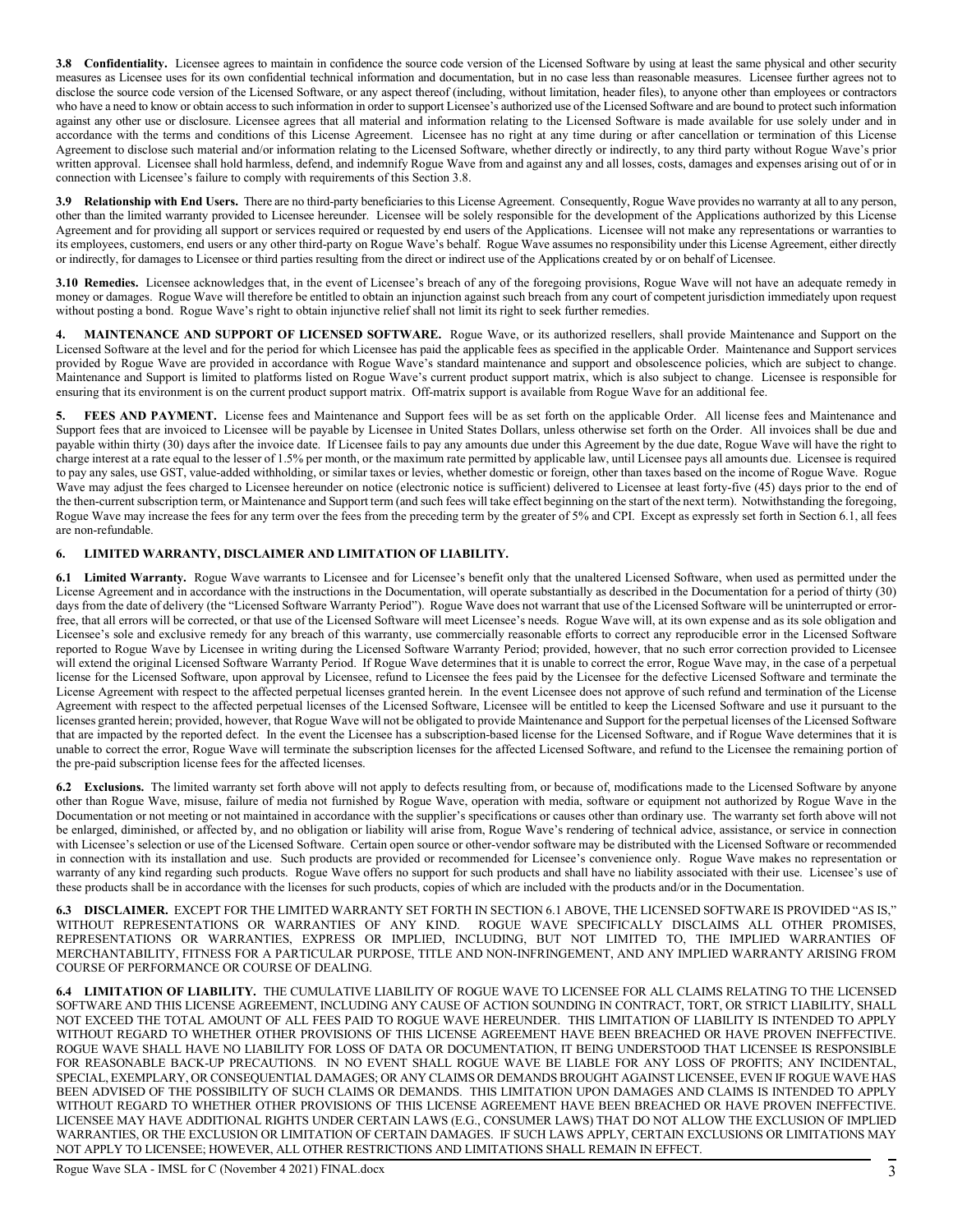**7. INDEMNIFICATION.** Rogue Wave agrees to defend Licensee from and against any third-party claims alleging that the Licensed Software furnished and used within the scope of this Agreement infringes or misappropriates a U.S. patent issued as of the date of grant of a license to the Licensed Software, copyright, trademark, or trade secret and will pay all final judgments awarded or settlements entered into on such claims. The foregoing indemnity obligation shall not extend to any claims of infringement arising out of or related to (i) a modification of the Licensed Software by anyone other than Rogue Wave or its duly authorized agent; (ii) the incorporation into the Licensed Software of any information provided by or requested by Licensee; (iii) a combination of the Licensed Software with any third party software or equipment not specified in the Documentation and where such combination is the cause of such infringement; or (iv) the use of a version of the Licensed Software other than the then-current version if the infringement would have been avoided by using of the then-current version. In the event the Licensed Software is held or is believed by Rogue Wave to infringe, Rogue Wave may, at its sole option and expense, elect to (a) modify the Licensed Software so that it is non-infringing; (b) replace the Licensed Software with non-infringing Licensed Software which is functionally equivalent; (c) obtain a license for Licensee to continue to use the Licensed Software as provided hereunder; or if none of (a), (b), or (c) is commercially reasonable, then (d) terminate the license for the infringing Licensed Software and, (x) in the case of perpetual licenses, refund the perpetual license fees paid for that Licensed Software, prorated over a five (5) year term from the date first licensed, and refund any pre-paid Maintenance and Support fees for the remaining portion of the Maintenance and Support term for the affected licenses, or (y) in the case of subscription licenses, refund any pre-paid subscription license fees for the remaining portion of the subscription term for the affected licenses. THIS SECTION 7 STATES ROGUE WAVE'S ENTIRE LIABILITY AND LICENSEE'S SOLE AND EXCLUSIVE REMEDY FOR ANY INFRINGEMENT OF THIRD PARTY PROPRIETARY RIGHTS OF ANY KIND. Rogue Wave's indemnification obligations under this Section 7 are conditioned upon the Licensee (a) giving prompt notice of the claim to Rogue Wave; (b) granting sole control of the defense or settlement of the claim or action to Rogue Wave; and (c) providing reasonable cooperation to Rogue Wave and, at Rogue Wave's request and expense, assistance in the defense or settlement of the claim.

## **8. TERMINATION.**

**8.1 Term.** The term of this License Agreement will begin as of the date that Licensee receives the Licensed Software and will terminate as set forth in this Section 8. If Licensee is licensing the Licensed Software on a subscription basis, then each Order will have the initial subscription term set forth thereon. Upon termination of the initial subscription term, each Order will automatically renew for successive renewal subscription terms of equal length to its initial subscription term, unless the parties agree in writing to modify the successive subscription term prior to the expiration of the then-current subscription term, or one party provides the other party with written notice of non-renewal at least forty-five (45) days prior to the expiration of the then-current subscription term. If no initial subscription term is set forth in an Order, the initial subscription term for such Order will be one (1) year.

**8.2 Termination for Cause.** Either party may terminate this Agreement if the other party (a) fails to cure any material breach of this Agreement within thirty (30) days after written notice (ten (10) days in the case of non-payment or in the event Licensee breaches any license or use restrictions) (provided that, in the event of Licensee's notice of breach by Rogue Wave, such notice must (i) be sufficiently detailed for Rogue Wave to verify and remedy the issue and (ii) expressly state the intent to terminate); (b) ceases operation without a successor; or (c) seeks protection under any bankruptcy, receivership, trust deed, creditors' arrangement, composition, or comparable proceeding, or if any such proceeding is instituted against that party (and not dismissed within ninety (90) days thereafter). With respect to Licensee's breach of its payment obligations, or any license or use restrictions, electronic notice to Licensee is sufficient hereunder. Termination of this Agreement will automatically terminate all Orders.

8.3 **Effect of Termination.** Upon termination of the License Agreement for any reason the following terms shall apply: (a) all rights granted under this License Agreement will immediately terminate and Licensee must immediately stop all use of the Licensed Software (and if Licensee has time-limited/subscription licenses, Rogue Wave will disable them to prevent their use); (b) Licensee must return to Rogue Wave or destroy all copies of the Licensed Software provided to or made by or on behalf of Licensee, and will, within ten (10) days after the effective date of termination, provide Rogue Wave with written certification that all such copies have been returned or destroyed; and (c) all provisions of this License Agreement with the exception of the licenses granted in Section 2, the Maintenance and Support obligations set forth in Section 4 and the indemnification obligations in Section 7 will survive termination of this License Agreement for any reason. Termination of the License Agreement will not affect Licensee's obligation to pay all amounts accrued hereunder prior to the effective date of termination or for continued use after termination of the License Agreement. Licensee agrees that the termination of this Agreement by Rogue Wave can never entail liability for Rogue Wave to pay damages to Licensee for anticipated or missing profits that could otherwise have arisen through Licensee's use of the License.

## **9. MISCELLANEOUS.**

**9.1 Severability.** If any term or provision of the License Agreement is found to be invalid under any applicable statute or rule of law, then, that provision notwithstanding, the License Agreement will remain in full force and effect, and in such event, such provision will be changed and interpreted so as to best accomplish the objectives of such unenforceable or invalid provision within the limits of applicable law or applicable court decisions.

**9.2 Force Majeure**. Neither party will be deemed to be in breach of this Agreement, nor otherwise liable to the other, by reason of any delay in performance or nonperformance of any of its obligations under this Agreement arising out matters beyond the reasonable control of a party, including, war, strikes, lock outs, or industrial disputes (except in relation to a party's own workforce), outbreak of hostilities, riots, civil disturbances, pandemics, epidemics, or quarantines, acts or orders of any government department or constituted body, fire, explosion, earthquake, flood, acts of God, or acts of terrorism; *provided, however*, that no event will be treated as beyond the reasonable control of a party if it is attributable to a willful act or omission by such party, or any failure by such party to take reasonable precautions or any failure to mitigate or take reasonable steps to overcome such event. If the performance of the impacted party is prevented for a period of thirty (30) days or more, the party not affected may terminate this Agreement upon providing seven (7) days' advance written notice.

**9.3 Governing Law/Forum Selection.** This License Agreement and any claim, cause of action or dispute arising out of, or related thereto, shall be governed by and construed in accordance with the laws of the State of Delaware, regardless of Licensee's country of origin or where Licensee uses the licenses from, without giving effect to any conflict of law principles, which would result in the application of the laws of a jurisdiction other than the State of Delaware. Any dispute, claim, or controversy arising out of, connected with, or relating to this License Agreement, the Licensed Software, or any use related thereto, will be submitted to the sole and exclusive jurisdiction of the competent court located in State of Delaware. The 1980 United Nations Convention on Contracts for the International Sale of Goods, any state's enactment of the Uniform Computer Information Transactions Act, and the United Nations Convention on the Limitation Period in the International Sale of Goods, and any subsequent revisions thereto, do not apply to this License Agreement.

**9.4 No Joint Venture.** Nothing contained in the License Agreement will be construed so as to make the parties partners or joint venturers or to permit either party to bind the other party to any agreement or purport to act on behalf of the other party in any respect.

**9.5 Waiver and Modifications.** Failure by Rogue Wave to enforce any rights under this License Agreement will not be construed as a waiver of such rights, and a waiver in one or more instances will not be construed as constituting a continuing waiver or as a waiver in other instances. No modification of this License Agreement shall be binding unless it is in writing and is signed by an authorized representative of the party against whom enforcement of the modification is sought.

**9.6 Import/Export Law.** Licensee may not import, use, or otherwise export or re-export the Licensed Software except as authorized by United States law and the laws of the jurisdiction in which the Licensed Software was obtained.

**9.7 Taxes.** License fees and Maintenance and Support fees are exclusive of, and Licensee will pay all shipping charges and all taxes, duties and other charges or fees imposed by governmental authorities arising out of the License Agreement or the use of the Licensed Software by Licensee. In addition, if any Licensed Software will be delivered to points outside of the United States, all export duties, import duties, tariffs, value added taxes, licenses and other similar taxes, duties and fees will be paid by Licensee. If Licensee is required by the laws of any jurisdiction to deduct or withhold from any payment to Rogue Wave any income taxes which may be levied